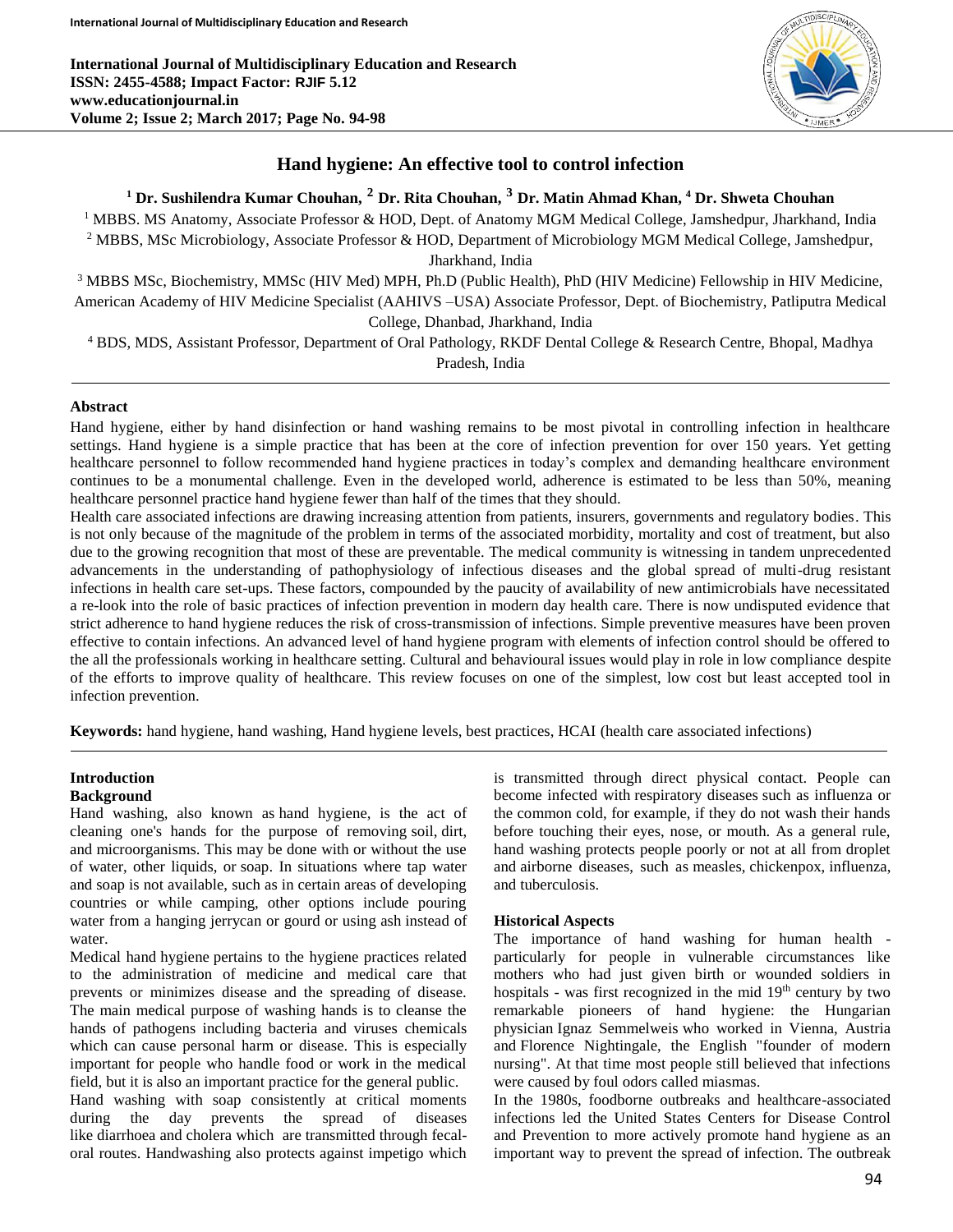of swine flu in 2009 led to increased awareness in many countries of the importance of washing hands with soap to protect oneself from such infectious diseases. For example, posters with "correct handwashing techniques" were hung up next to hand washing sinks in public toilets and in the toilets of office buildings and airports in Germany.

### **Discussion**

#### **Normal Flora of Hand**

There are two types of microbes colonizing hands: the resident flora, which consists of microorganisms residing under the superficial cells of the stratum corneum and the transient flora, which colonizes the superficial layers of the skin, and is more amenable to removal by routine hand hygiene. Transient microorganisms survive, but do not usually multiply on the skin. They are often acquired by health care workers (HCWs) during direct contact with patients or their nearby contaminated environmental surfaces and are the organisms most frequently associated with HCAI (health care associated infections)

#### **Colonization and Transmission**

The hands of HCW (Health Care Workers) are commonly colonized with pathogens like methicillin resistant *S. aureus* (MRSA), vancomycin resistant *Enterococcus* (VRE), MDR-Gram Negative bacteria (GNBs), Candida spp. and *Clostridium difficle*, which can survive for as long as 150 h. Approximately 10 skin epithelial cells containing viable microorganisms are shed daily from the normal skin which can contaminate the gowns, bed linen, bedside furniture, and other objects in the patient's immediate environment. Hand carriage of resistant pathogens has repeatedly been shown to be associated with nosocomial infections The highest rates of hand contamination are reported from critical care areas, which also report most cases of cross-transmission. The hands may become contaminated by merely touching the patent's intact skin or inanimate objects in patients' rooms or during the "clean" procedures like recording blood pressure.

### **Importance of Hand Hygiene**

Proper hand hygiene is the single most important, simplest, and least expensive means of reducing the prevalence of HAIs (health care associated infections) and the spread of antimicrobial resistance<sup>1</sup>.Several studies have demonstrated that handwashing virtally eradicates the carriage of MRSA which invariably occurs on the hands of HCPs

(Health Care Professionals) working in ICU (Intensive Care Units). An increase in handwashing compliance has been found to be accompanied by a fall in MRSA rates. The hand hygiene liason group identified nine controlled studies, all of which showed significant reductions in infection related outcomes, even in settings with a high infection rates in critically ill patients Transmission of Health-careassociated *Klebsiella* species. has also been documented to reduce with improvement in hand hygiene. The evidence suggests that adherence to hand hygiene practices has significantly reduced the rates of acquisition of pathogens on hands and has ultimately reduced the rates of HAIs (health care associated infections) in a hospital

#### **Indications of Health Hygiene**

There are five critical times during the day where washing hands with soap is important to reduce fecal-oral transmission of disease: after defecation, after cleaning a child's bottom, before feeding a child, before eating and before preparing food or handling raw meat, fish, or poultry

Medically hands are to be washed with soap and water when (*i*) visibly dirty or contaminated with proteinaceous material, blood, or other body fluids and if exposure to *Bacillus anthracis* is suspected or proven (since the physical action of washing and rinsing hands in such circumstances is recommended because alcohols, chlorhexidine, iodophors, and other antiseptic agents have poor activity against spores); (*ii*) After using a restroom, wash hands with a non-antimicrobial soap and water or with an antimicrobial soap and water; and (*iii*) before and after having food.

In all other clinical situations described below, when hands are not visibly soiled, an alcohol-based hand rub should be used routinely for decontaminating hands. (*i*) Before having direct contact with patients. (*ii*) Before donning sterile gloves when inserting a central intravascular catheter. (*iii*) Before inserting indwelling urinary catheters, peripheral vascular catheters, or other invasive devices that do not require a surgical procedure. (*iv*) After contact with a patient's intact skin (*e.g*., when taking a pulse or blood pressure or lifting a patient). (*v*) After contact with body fluids or excretions, mucous membranes, nonintact skin, and wound dressings if hands are not visibly soiled. (*vi*) After contact with inanimate objects (including medical equipment) in the immediate vicinity of the patient. (*vii*) After removing gloves. (*viii*) If moving from a contaminated body site to a clean body site during patient care.

#### **Role of Hand Hygiene in Public Health**

Hand washing has the following additional public health benefits:

- helps minimize the spread of influenza
- $\blacksquare$  diarrhea prevention
- **a** avoiding respiratory infections
- a preventive measure for infant deaths at their home birth deliveries
- **improved hand washing practices have been shown to lead** to small improvements in the length growth in children under five years of age

In developing countries, childhood mortality rates related to respiratory and diarrheal diseases can be reduced by introducing simple behavioral changes, such as hand washing with soap. This simple action can reduce the rate of mortality from these diseases by almost 50 percent.

Hand washing with soap is the single most effective and inexpensive way to prevent diarrhea and acute respiratory infections (ARI), as automatic behavior performed in homes, schools, and communities worldwide. Pneumonia, a major ARI, is the number one cause of mortality among children under five years old, taking the life of an estimated 1.8 million children per year. Diarrhea and pneumonia together account for almost 3.5 million child deaths annually. According to UNICEF, turning hand washing with soap before eating and after using the toilet into an ingrained habit can save more lives than any single vaccine or medical intervention, cutting deaths from diarrhea by almost half and deaths from acute respiratory infections by one-quarter. Hand washing is usually integrated together with other sanitation interventions as part of water, sanitation and hygiene (WASH) programmes.

A possible small detrimental effect of hand washing is that frequent hand washing can lead to skin damage due to drying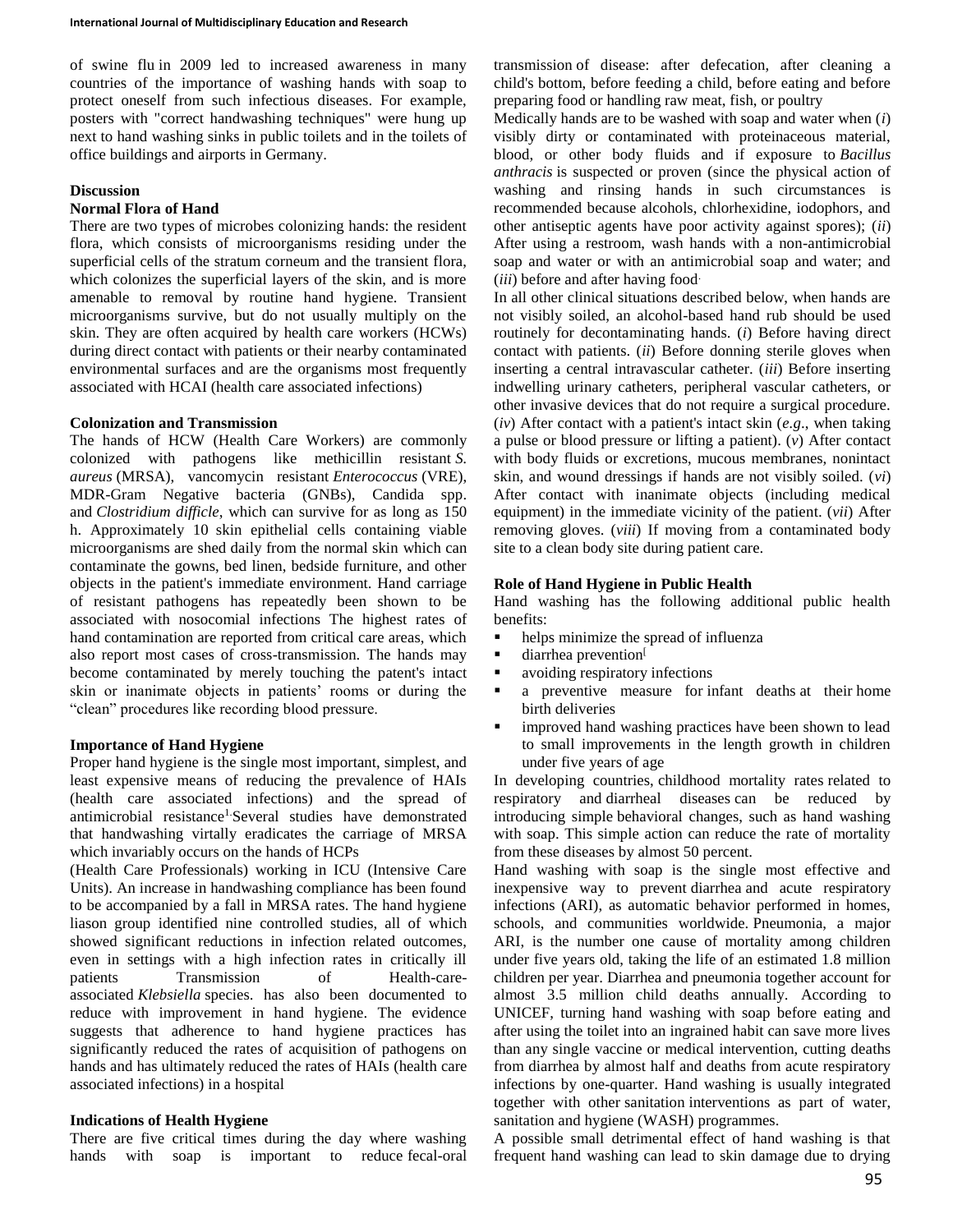of the skin. Excessive hand washing is commonly seen as a symptom of obsessive-compulsive disorder (OCD). [9]

### **Behavioral Issues**

In many countries, there is a low prevalence of hand washing with soap. A study of hand washing in 54 countries in 2015 found that on average, 38.7% of households practised handwashing with soap Several Behaviour change methodologies now exist to increase uptake of the behaviour of handwashing with soap at the critical times.

Group hand washing for school children at set times of the day is one option in developing countries to engrain handwashing in children's behaviors. The "Essential Health Care Program" implemented by the Philippine Department of Education in the Philippines is an example of at scale action to promote children's health and education. Deworming twice a year, supplemented with washing hands daily with soap, brushing teeth daily with fluoride, is at the core of this national program. It has also been successfully implemented in Indonesia.

## **Medical Issues**

Medical hand-washing became mandatory long after Hungarian physician Ignaz Semmelweis discovered its effectiveness (in 1846) in preventing disease in a hospital environment. There are nowadays electronic devices in some hospitals that provide feedback to remind hospital staff to wash their hands when they forget.  $\frac{1}{1}$  One study has found decreased infection rates with their use.

Medical hand-washing is for a minimum of 15 seconds, using generous amounts of soap and water or gel to lather and rub each part of the hands Hands should be rubbed together with digits interlocking. If there is debris under fingernails, a bristle brush may be used to remove it. Since germs may remain in the water on the hands, it is important to rinse well and wipe dry with a clean towel. After drying, the paper towel should be used to turn off the water (and open any exit door if necessary). This avoids re-contaminating the hands from those surfaces.

The purpose of hand-washing in the health-care setting is to remove pathogenic microorganisms ("germs") and avoid transmitting them. The *New England Journal of Medicine* reports that a lack of hand-washing remains at unacceptable levels in most medical environments, with large numbers of doctors and nurses routinely forgetting to wash their hands before touching patients. One study showed that proper hand-washing and other simple procedures can decrease the rate of catheter-related bloodstream infections by 66 percent.[43]

The World Health Organization has published a sheet demonstrating standard hand-washing and hand-rubbing in health-care sectors. The draft guidance of hand hygiene by the organization can also be found at its website for public comment. A relevant review was conducted by Whitby *et al.* Commercial devices can measure and validate hand hygiene, if demonstration of regulatory compliance is required.

The WHO "Save Lives: Clean Your Hands" programme <sup>1,</sup> <sup>2</sup> reinforces the "My 5 Moments for Hand Hygiene" approach as key to protect the patients, HCWs and the health-care environment against the spread of pathogens and thus reduce HAIs. This approach encourages HCWs to clean their hands:

- before touching a patient,
- before clean/aseptic procedures,
- after body fluid exposure/risk,
- after touching a patient and
- after touching patient surroundings

The addition of antiseptic chemicals to soap ("medicated" or "antimicrobial" soaps) confers killing action to a hand-washing agent. Such killing action may be desired prior to performing surgery or in settings in which antibiotic-resistant organisms are highly prevalent [47].

To 'scrub' one's hands for a surgical operation, it is necessary to have a tap that can be turned on and off without touching it with the hands, some chlorhexidine or iodine wash, sterile towels for drying the hands after washing, and a sterile brush for scrubbing and another sterile instrument for cleaning under the fingernails. All jewelry should be removed. This procedure requires washing the hands and forearms up to the elbow, usually 2–6 minutes. Long scrub-times (10 minutes) are not necessary. When rinsing, water on the forearms must be prevented from running back to the hands. After hand-washing is completed, the hands are dried with a sterile cloth and a surgical gown is donned.

## **Effectiveness of hand hygiene**

Interventions that promote hand washing can reduce diarrhoea episodes by about a third, and this is comparable to providing clean water in low income areas. Furthermore, 48% reductions in diarrhoea episodes can be associated with hand washing with soap.

To reduce the spread of germs, it is also better to wash the hands and/or use a hand antiseptic before and after tending to a sick person.

For control of staphylococcal infections in hospitals, it has been found that the greatest benefit from hand-cleansing came from the first 20% of washing, and that very little additional benefit was gained when hand cleansing frequency was increased beyond 35% <sup>[50]</sup>. Washing with plain soap results in more than triple the rate of bacterial infectious disease transmitted to food as compared to washing with antibacterial soap. Comparing hand-rubbing with alcohol-based solution with hand washing with antibacterial soap for a median time of 30 seconds each showed that the alcohol handrubbing reduced bacterial contamination 26% more than the antibacterial soap. But soap and water is more effective than alcohol-based hand rubs for reducing H1N1 influenza A virus<sup>[1]</sup> and Clostridium difficile spores from hands.

## **Status of hand hygiene in India**

In India, the quality of healthcare is governed by various factors, the principal amongst these being whether the health care organization is government or private-sector run. There is also an economic and regional disparity throughout the country. About 75 per cent of health infrastructure, medical manpower and other health resources are concentrated in urban areas, where 27 per cent of the population lives. There is a lack of availability of clean water for drinking and washing. Like in other developing countries, the priority given to prevention and control of HCAI is minimal. This is primarily due to lack of infrastructure, trained manpower, surveillance systems, poor sanitation, overcrowding and understaffing of hospitals, unfavourable social background of population, lack of legislations mandating accreditation of hospitals and a general attitude of non-compliance amongst health care providers towards even basic procedures of infection control. In India, although hand hygiene is imbibed as a custom and promoted at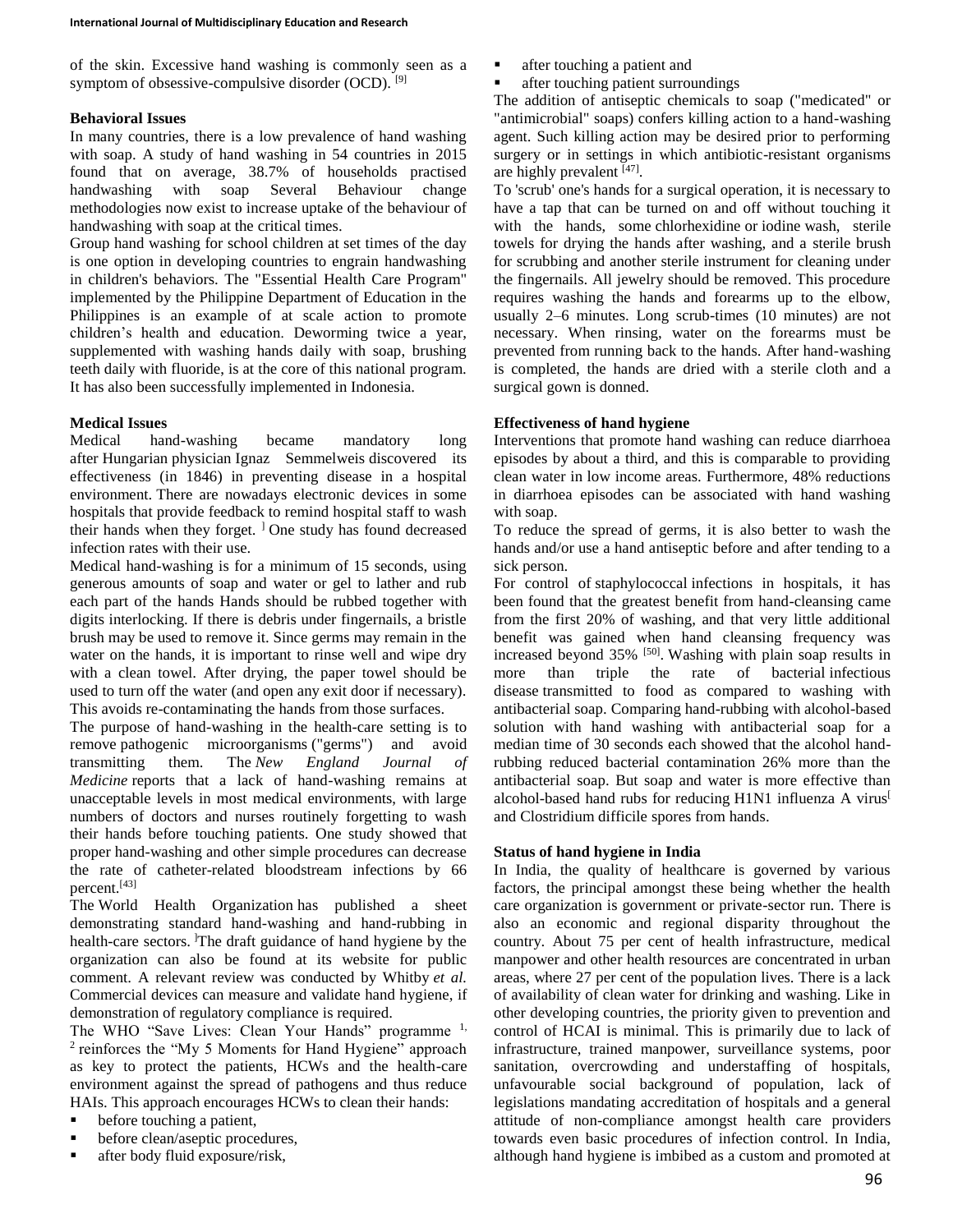school and community levels to reduce the burden of diarrhoea, there is a paucity of information on activities to promote hand hygiene in health care professionals Sporadic reports document the role of hands in spreading infection and isolated efforts at improving hand hygiene across the country.

The practice of compulsory training on standard precautions, safe hospital practices and infection control for all postgraduates upon course-induction, as is being done in a few Delhi medical colleges seems very promising for our country. Such an exercise may be made mandatory across all medical and nursing colleges of India, especially since the "patient safety" is increasingly being prioritized by the Government of India and the country being one of the 120 signatories pledging support to the WHO launched world alliance

## **Conclusions**

Although evidence based guidelines are increasingly being implemented in the developed countries, the developing countries still lack basic health care facilities, surveillance networks and resources to curtail HAIs. Lack of hand washing facilities (*e.g*., sinks, running water and sewage systems) are major deterrents for implementation of hand hygiene. The use of WHO advocated alcohol based hand rubs is a practical solution to overcome these constraints, because these can be distributed individually to staff for pocket carriage and placed at the point of care. The major advantage is that its use is well applicable to situations typical of developing countries, such as two patients sharing the same bed, or patient's relatives being requested to help in care provision. Several countries have also initiated nationally co-ordinated activities (http://www.who.int/gpsc/national-campaigns/en/) to promote hand hygiene. However, global Healthcare Infection Prevention programmes can only be successful, if these populous developing nations are able to control the menace by formulation of national or local policies and strictly implementing the guidelines.

Hand washing should become an educational priority. Educational interventions for medical students should provide clear evidence that HCWs hands become grossly contaminated with pathogens upon patient contact and that alcohol hand rubs are the easiest and most effective means of decontaminating hands and thereby reducing the rates of HAIs. Increasing the emphasis on infection control, giving the charge of infection control to senior organizational members, changing the paradigm of surveillance to continuous monitoring and effective data feedback are some of the important measures which need to be initiated in Indian hospitals.

One of the reasons microbes have survived in nature is probably their simplicity: a simple genomic framework with genetic encryptation of basic survival strategies. To tackle these microbes, human beings will have to follow basic and simple protocols of infection prevention. The health care practitioners in our country need to brace themselves to inculcate the simple, basic and effective practice of hand hygiene in their daily patient care activities and serve as a role model for future generations of doctors, nurses and paramedical personnels.

In the past year, the visibility of novel strategies to improve hand hygiene in healthcare has increased — from technologies that can monitor and report hand hygiene performance in real time, to smartphone applications that streamline hand hygiene data collection by human observers, to financial incentive

schemes that pay or fine healthcare personnel based on hand hygiene performance. Creative or high-tech solutions must work in parallel with the fundamental building blocks of hand hygiene improvement: education, grassroots promotion, and leadership.. To date more than 12,500 facilities have joined the "SAVE LIVES: Clean Your Hands campaign", including nearly 2,500 U.S. healthcare facilities. This campaign is centers around the WHO's multimodal hand hygiene improvement strategy, which includes as key elements: 1) system change, 2) training and education, 3) evaluation and feedback, 4) reminders in the workplace, and 5) institutional safety climate. We must do all we can to protect patients and ensure that patients within our healthcare facilities are receiving safe care. With "Clean Care is Safer Care" as a prime agenda of the global initiative of WHO on patient safety programmes, it is time for developing countries to formulate the much-needed policies for implementation of basic infection prevention practices in health care set-ups.

## **References**

- 1. WHO Guidelines on Hand Hygiene in Health Care http://apps.who.int/iris/bitstream/10665/44102/1/97892415 97906\_eng.pdf Accessed on  $16<sup>th</sup>$ . Feb, 2017
- 2. Boyce JM, Pittet D. Guideline for Hand Hygiene in Health-Care Settings. Recommendations of the Healthcare Infection Control Practices Advisory Committee and the HICPAC/SHEA/APIC/IDSA Hand Hygiene Task Force. MMWR. 2002; 51:1-44.
- 3. Kampf G, Kramer A. Epidemiologic background of Hand Hygiene and evaluation of the most important agents for scrubs and rubs. Clin Microbiol Rev. 2004; 17:863-93.
- 4. Rotter ML. 150 years of hand disinfection-Semmelweis' heritage. Hyg Med. 1997; 22:332-9.
- 5. Steere AC, Mallison GF. Handwashing practices for the prevention of nosocomial infections. Ann Intern Med. 1975; 83:683-90.
- 6. Garner JS, Favero MS. CDC guideline for handwashing and hospital environmental control, 1985. Infect Control. 1986; 7:231-43.
- 7. Barrett R, Randle J. Hand hygiene practices: nursing students' perceptions. J Clin Nurs. 2008; 17:1851-7.
- 8. The Hygiene Improvement Project (HIP) Tippy-Tap: A simple low-cost technology for handwashing when water is scarce. USAID. Retrieved. 2016.
- 9. Cowling, Benjamin J *et al.* Facemasks and Hand Hygiene to Prevent Influenza Transmission in Households. Annals of Internal Medicine. 2009; 151(7):437-46.
- 10. Scott, Beth *et al.* Protecting Children from Diarrhoea and Acute Respiratory Infections: The Role of Hand Washing Promotion in Water and Sanitation Programmes (PDF). 2009.
- 11. Curtis Val, Cairncross, Sandy. Effect of washing hands with soap on diarrhoea risk in the community: a systematic review. The Lancet Infectious Diseases. 2003; 3(5):275- 281.
- 12. Vujcic J, Ram PK. UNICEF Handwashing Promotion Monitoring and Evaluation Module. UNICEF, New York, USA. 2013.
- 13. Curtis V, Scott B, Cardosi J. The Handwashing Handbook - A guide for developing a hygiene promotion program to increase handwashing with soap. The International Bank